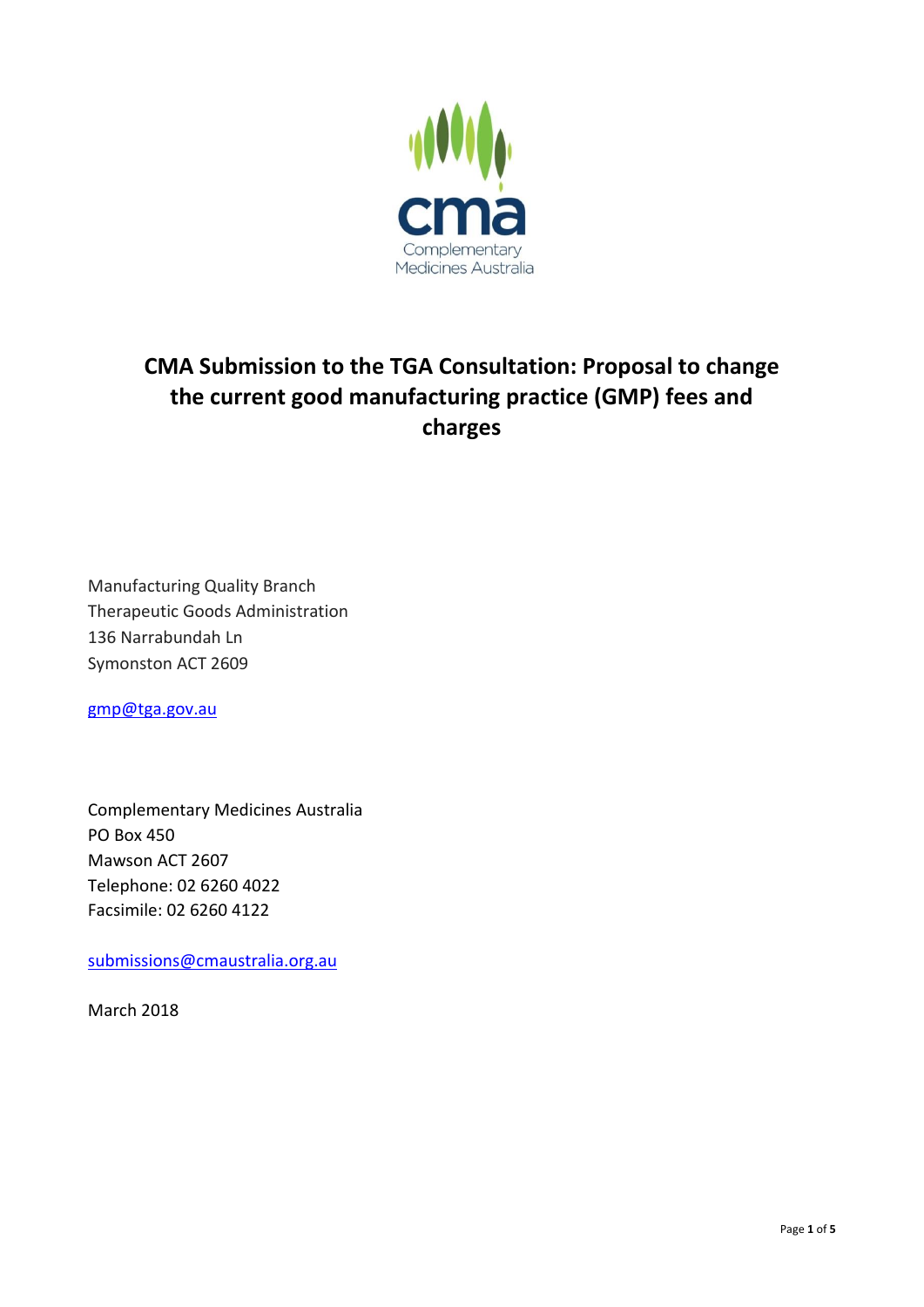

# **Complementary Medicines Australia**

Complementary Medicines Australia (CMA) is the peak industry body for the complementary medicines industry. CMA members represent greater than 80% of all product sales within Australia. Membership includes the entire value chain, including sponsors, retailers, manufacturers, raw material suppliers, distributors, consultants, allied health professionals and educators. We promote industry advancement, whilst ensuring consumers have access to complementary medicines of the highest quality. CMA is the principal reference point for members, the Government, the media and consumers to communicate about issues relating to the complementary medicines industry.

CMA welcomes the opportunity to provide input to the proposal to change the current good manufacturing practice (GMP) fees and charges.

## **Executive Summary**

- $\triangleright$  CMA supports Option 3; however, recognising the increased costs for Australian manufacturing and consumers, we encourage further examination of the system to increase cost efficiencies.
- $\triangleright$  We request that consideration is given to the transition period to the new PIC/S Code and finalisation of guidance specific to the complementary medicine industry. Industry would like to continue to work collaborative with the Manufacturing and Quality Branch so that potential misunderstandings do not arise during audits in this transition and inadvertently increase costs for manufacturers and consumers.
- ➢ Other considerations are the balance of regulatory costs between similar industries (foods and complementary medicines), and between domestic and international inspections.

## **Discussion**

Complementary medicines manufacturing in Australia occupies a unique position. While the majority of countries treat supplements as an extension of food manufacturing, complementary medicines in Australia are manufactured to the PIC/S Code in combination with TGA guidance materials, providing an increased level of quality assurance and consumer protection over food manufacturing.

While the TGA only has jurisdiction over therapeutic good regulation and not food, it is relevant that the industry exists in competition with foods in the Australian marketplace and with overseas suppliers in export dietary supplement markets. The Australian Trade and Investment Commission (Austrade) released a report in 2017 recognising and supporting the export value of supplying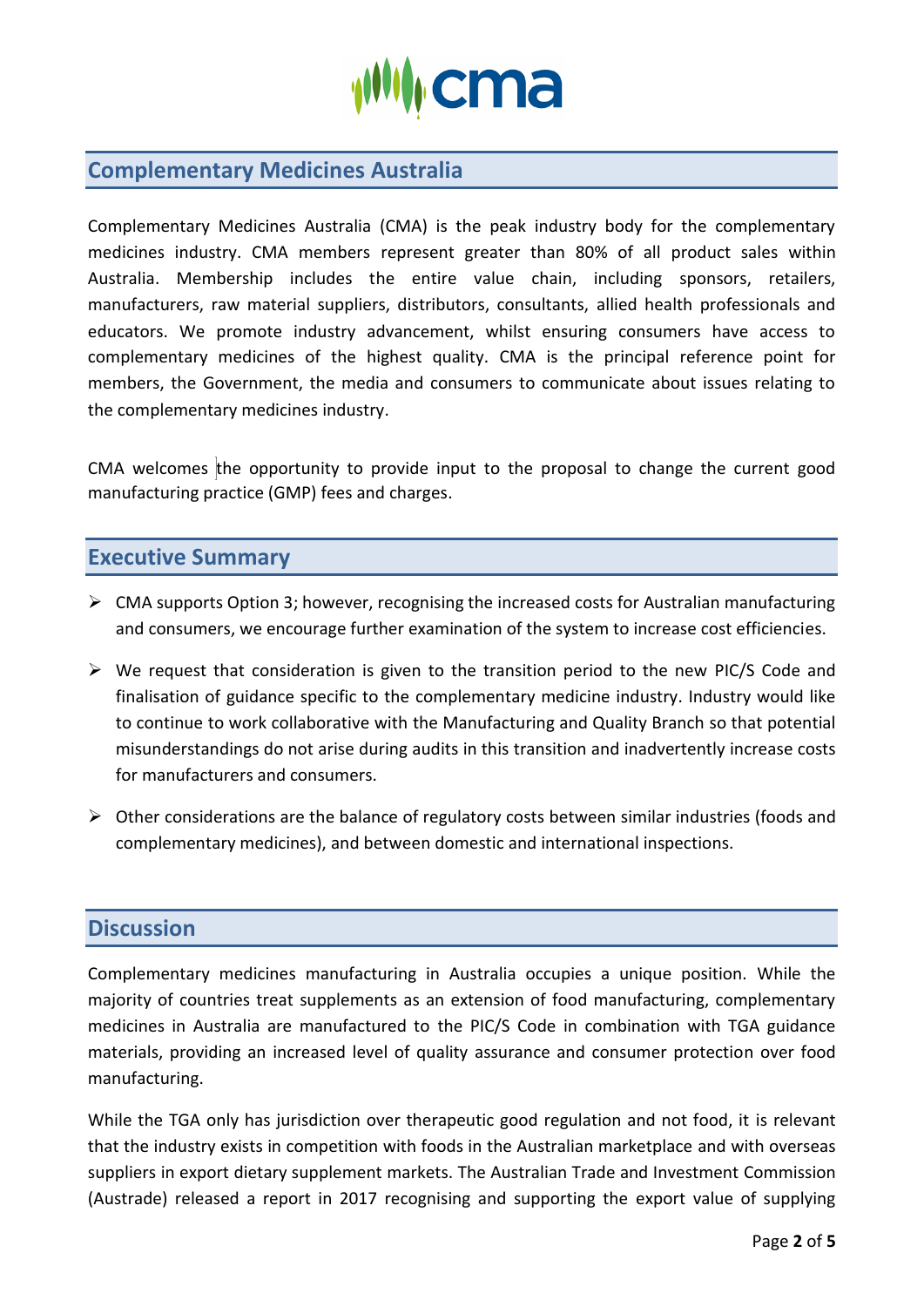

complementary medicines to China<sup>1</sup>. It is necessary to consider this broad view to achieve best practice regulation for complementary medicines and the reduction of costs, to achieve balance in regulatory markets and therefore the best outcomes for Australian manufacturing, consumers, and the Australian Government. Consequently, CMA supports the better alignment of true costs to TGA services; however, we have some included some items for consideration below as this process moves forward.

Complementary medicines manufacturing for Australian firms is represented by both domestic and international manufacturers. Different cost analyses by different sponsors resulted in some sponsors preferring Option 2; however, the majority preferred Option 3 and support Deloitte's recommendation of this option.

The following considerations are further provided in relation to this process, particularly Option 3:

**1. Further examination of cost reductions to reduce impacts on manufacturers and consumers.**

There are growing fees for many business processes associated with complementary medicine regulation. Some of these changes are introduced in relation the Review of Medicines and Medical Devices (MMDR) reforms, which was flagged as an overall deregulatory change to reduce regulatory costs and burdens. We recognise that TGA must conduct appropriate cost recovery mechanisms; however, the proposed changes introduce costs to all inspections which will have a financial impact on manufacturers.

Manufacturers must also cover their overheads and ultimately increased costs become recovered from the end user, the consumer. Complementary medicines are not only taken for health maintenance and enhancement by healthy individuals, they are often recommended by doctors and dispensed as part of dose administrations aids such as Webster packs for elderly patients who are sensitive to cost considerations, and by others with financial pressures where there is no governmental cost relief, such as during pregnancy.

While recognising the importance and value of TGA's GMP system, it is our preference for the further examination and reduction of the overall fee structure; in particular, overall framework efficiencies when conducting audits and any fee areas that have not been considered as part of this review.

-

<sup>1</sup> [https://www.austrade.gov.au/news/latest-from-austrade/2017/new-report-spotlights-australias-complementary](https://www.austrade.gov.au/news/latest-from-austrade/2017/new-report-spotlights-australias-complementary-medicine-capabilities)[medicine-capabilities](https://www.austrade.gov.au/news/latest-from-austrade/2017/new-report-spotlights-australias-complementary-medicine-capabilities)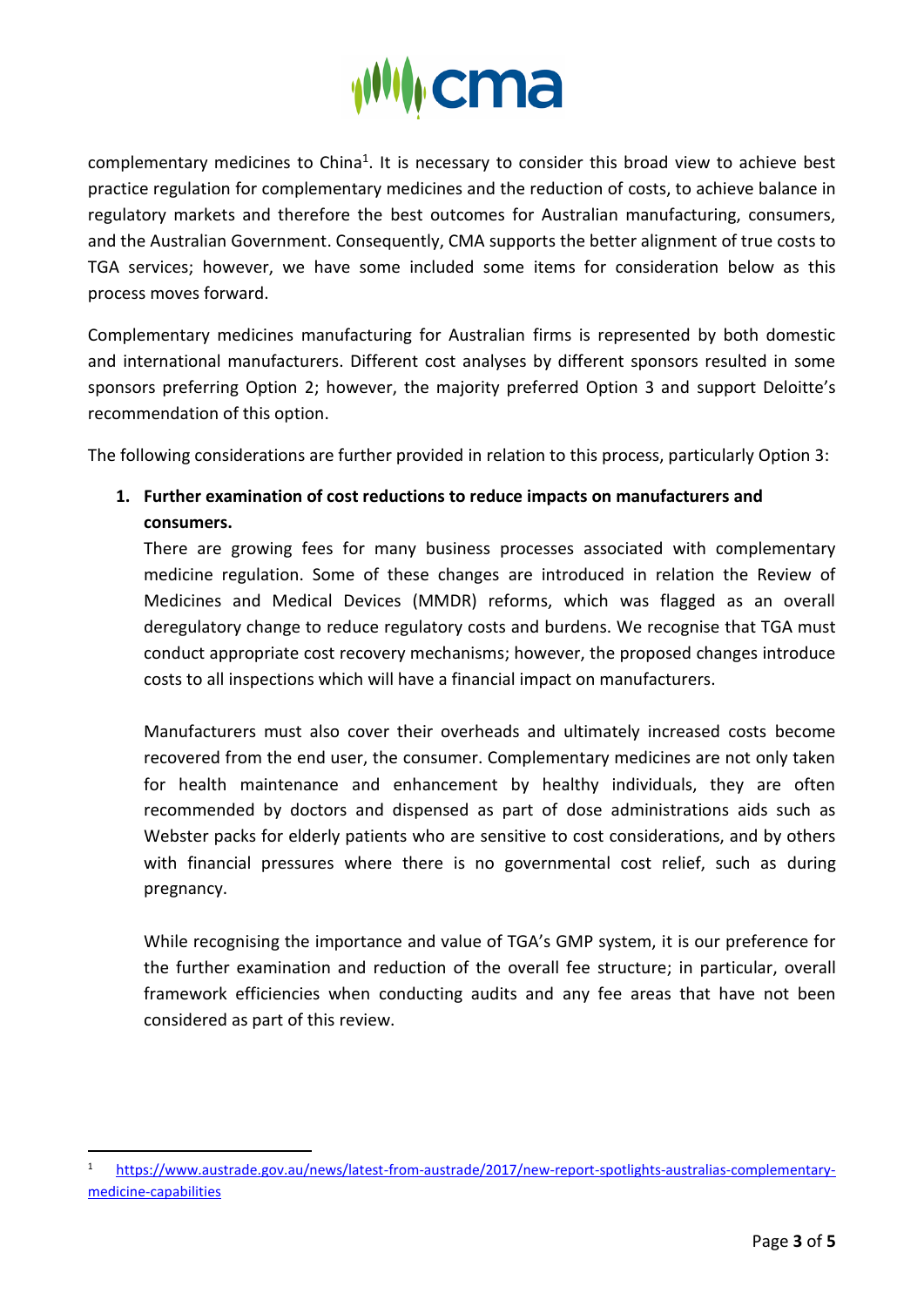

### **2. Preventing inadvertent cost impacts during PIC/S implementation.**

This year, the TGA is introducing a new PIC/S Code for industry. Option 3 presents increased costs associated with increased frequency of audit for manufacturers who are considered by the TGA to have audit deficiencies and a lower compliance level. The CM industry strive for a high level of compliance with the PIC/S Code and TGA standards, therefore, we recognise and support the value of a system that rewards this with a decreased frequency of inspections.

However there is the consideration that a previous implementation of a new PIC/S Code took approximately 3 or more years before all associated implications and guidance was fully developed between the TGA and industry. The PIC/S Code is an international document designed for pharmaceutical standards and not specifically designed to recognise the unique challenges of manufacturing complementary medicines, which adds an extra burden of transition for CM manufacturers in particular.

Manufacturers will be undergoing a similar period of adjustment, guidance redevelopment, and settlement of 'grey areas' as during the previous implementation. It is imperative that this fee review does not result in significantly increased costs due to bumps during the transition period – that the auditing process adequately accounts for the transition time, which is very likely to take longer than the proposed 12 months for all issues to be resolved.

CMA is looking forward to actively working with the Manufacturing & Quality Branch during transition to help reduce any inconsistencies and difficulties in application of the updated PIC/S Code.

### **3. Maintaining a regulatory balance between complementary medicines and foods**

In some areas, sponsors have a choice about how to present a product and as a result, whether that product is presented as a complementary medicine or as a food. Food manufacturers do not have to meet the same GMP requirements. Consumers are provided a much higher level of protection when products are manufactured through the therapeutic goods pathway. However, with the introduction of health claims for foods, there are increasing competitive pressures on complementary medicine suppliers in this space. There are also a number of examples of where food products are permitted to make much stronger health claims than TGA-regulated complementary medicines. This, in combination with increasing price pressures of GMP fees and charges, could encourage businesses to utilise the food pathway with lower price manufacturing, and in some instances more specific health claims (or no health claims, where the consumer relies upon their own knowledge to take the product). It is not in the interest of the Australian Government to decrease the quality standards of products supplied to consumers that are